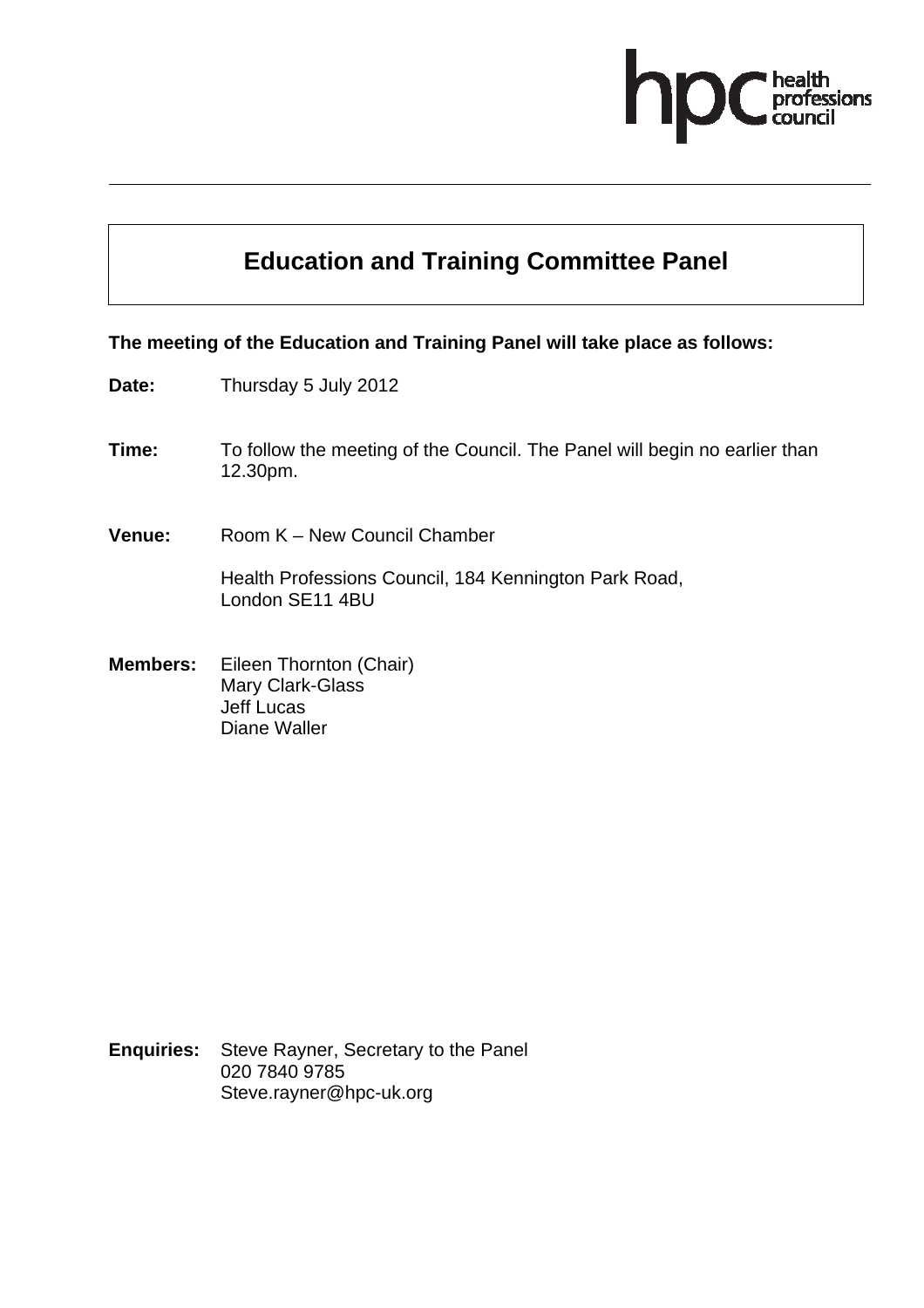Public Agenda

|    | Apologies for absence                 | verbal |
|----|---------------------------------------|--------|
| 2. | Declarations of conflicts of interest | verbal |

3. **Programme approval** 

#### **A. Programmes in respect of which approval/ongoing approval is recommended without conditions:**  enclosure 1 paper ETP 17/12

|    | <b>Education provider</b> | <b>Programme Name</b>                 | <b>Mode</b>      |
|----|---------------------------|---------------------------------------|------------------|
|    | University of Birmingham  | Doctorate in Forensic Psychology      | <b>Full Time</b> |
|    |                           | Practice (ForenPsyD)                  |                  |
| 2. | University of Birmingham  | Doctorate in Forensic Psychology      | <b>Part Time</b> |
|    |                           | Practice (ForenPsyD)                  |                  |
| 3. | University of East London | Professional Doctorate in Educational | l Full Time      |
|    |                           | and Child Psychology                  |                  |
|    |                           | (D.Ed.Ch.Psych)                       |                  |

#### **B. Programmes in respect of which approval/ongoing approval is recommended subject to conditions:**  enclosure 2 paper ETP 18/12

**Education provider Education Programme Name Mode** 1. Newcastle University Doctorate in Applied Educational Psychology Full Time 2. Staffordshire University **Professional Doctorate in Health Psychology** Full Time 3. University of Central Lancashire BSc (Hons) Physiotherapy Full Time<br>4. University of Central Lancashire BSc (Hons) Physiotherapy Part Time 4. University of Central Lancashire BSc (Hons) Physiotherapy Part Time<br>
5. University of East London Doctorate in Clinical Psychology Full Time 5. University of East London Doctorate in Clinical Psychology (DClinPsy) Full Time 6. University of East London Professional Doctorate in Counselling **Psychology** Part Time 7. University of Manchester Pg Dip Audiology (with clinical competency certificate - CCC) Full Time

#### **C. Programmes in respect of which approval/ongoing approval is recommended subject to conditions, where the education provider has made observations on the visitors' reports:**

enclosure 3 paper ETP 19/12

| <b>Education provider</b>             | <b>Programme Name</b>                 | <b>Mode</b> |
|---------------------------------------|---------------------------------------|-------------|
| <b>London Metropolitan University</b> | Professional Doctorate in Counselling | Full Time   |
|                                       | Psychology                            |             |
| <b>London Metropolitan University</b> | Professional Doctorate in Counselling | Part Time   |
|                                       | Psychology                            |             |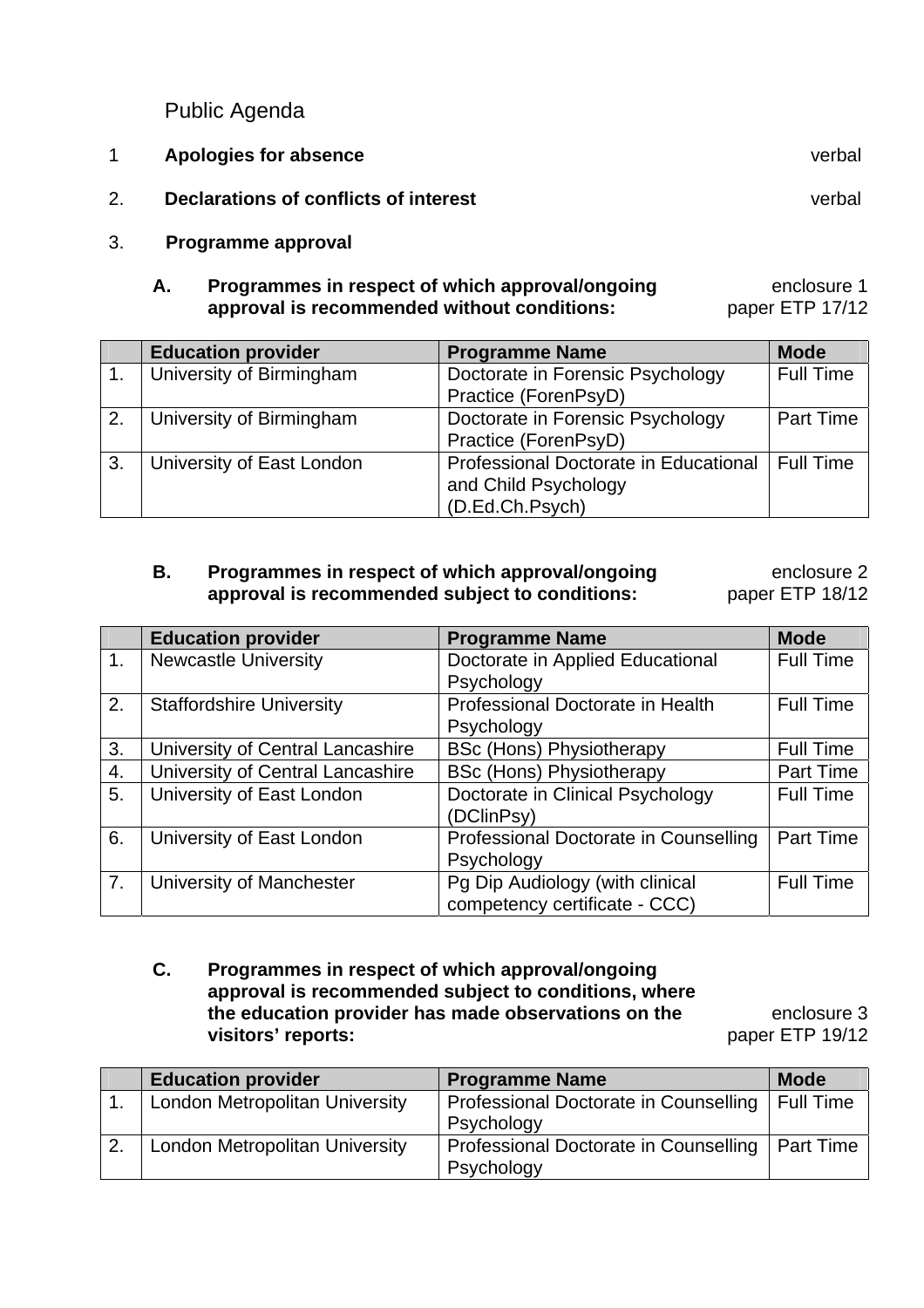| 3. | Mary Hare | Foundation Degree in Hearing Aid   | <b>Full Time</b> |
|----|-----------|------------------------------------|------------------|
|    |           | Audiology                          |                  |
|    | Mary Hare | Higher National Diploma in Hearing | <b>Full Time</b> |
|    |           | Aid Audiology                      |                  |

#### **D. Programmes previously recommended for approval/ ongoing approval subject to conditions and which have now been met\*:** verbal

 *\*The Committee has received confirmation, in respect of each of the following programmes, that the visitors are satisfied the conditions in the original visitors' report have been met. The visitors are therefore recommending to Committee that the programmes meet/continues to meet the standards of education and training. Individual reports are not routinely published with the papers.* 

|    | <b>Education provider</b>          | <b>Programme Name</b>                  | <b>Mode</b>      |
|----|------------------------------------|----------------------------------------|------------------|
| 1. | New School of Psychotherapy &      | <b>DPsych (Existential Counselling</b> | <b>Full Time</b> |
|    | <b>Counselling &amp; Middlesex</b> | Psychology and Psychotherapy)          |                  |
|    | <b>University</b>                  |                                        |                  |
| 2. | Queen's University of Belfast      | Doctorate in Educational, Child and    | <b>Full Time</b> |
|    |                                    | Adolescent Psychology (DECAP)          |                  |
| 3. | The Smae Institute                 | Diploma in Local Anaesthesia for       | <b>Distance</b>  |
|    |                                    | <b>Podiatry Practice</b>               | Learning         |
| 4. | University of Southampton          | Doctorate in Clinical Psychology       | <b>Full Time</b> |
|    |                                    | (DclinPsychol)                         |                  |
| 5. | <b>University of Ulster</b>        | BSc (Hons) Diagnostic Radiography      | <b>Full Time</b> |
|    |                                    | and Imaging                            |                  |
| 6. | University of Ulster               | BSc (Hons) Radiotherapy and            | <b>Full Time</b> |
|    |                                    | Oncology                               |                  |
| 7. | <b>University of Ulster</b>        | <b>BSc (Hons) Occupational Therapy</b> | <b>Full Time</b> |
| 8. | <b>University of Ulster</b>        | <b>BSc (Hons) Physiotherapy</b>        | <b>Full Time</b> |

#### 4. **Annual monitoring**

#### **A. Programmes which have been subject to annual monitoring audit and for which continuing approval is recommended:**

enclosure 4 paper ETP 20/12

|                | <b>Education provider</b>                         | <b>Programme Name</b>                                    | <b>Mode</b>      |
|----------------|---------------------------------------------------|----------------------------------------------------------|------------------|
| $\mathbf{1}$ . | <b>Anglia Ruskin University</b>                   | Non-Medical Prescribing (level 3)                        | <b>Part Time</b> |
| 2.             | <b>Anglia Ruskin University</b>                   | <b>Advanced Non-Medical Prescribing</b><br>(level 4)     | <b>Part Time</b> |
| 3.             | <b>Anglia Ruskin University</b>                   | <b>DipHE Operating Department</b><br>Practice            | <b>Full Time</b> |
| 4.             | <b>British Psychological Society</b>              | <b>Qualification in Forensic Psychology</b><br>(Stage 2) | Flexible         |
| 5.             | <b>Cardiff University (Prifysgol</b><br>Caerdydd) | Dip HE Operating Department<br>Practice                  | <b>Full Time</b> |
| 6.             | <b>Cardiff University (Prifysgol</b><br>Caerdydd) | <b>BSc (Hons) Occupational Therapy</b>                   | <b>Full Time</b> |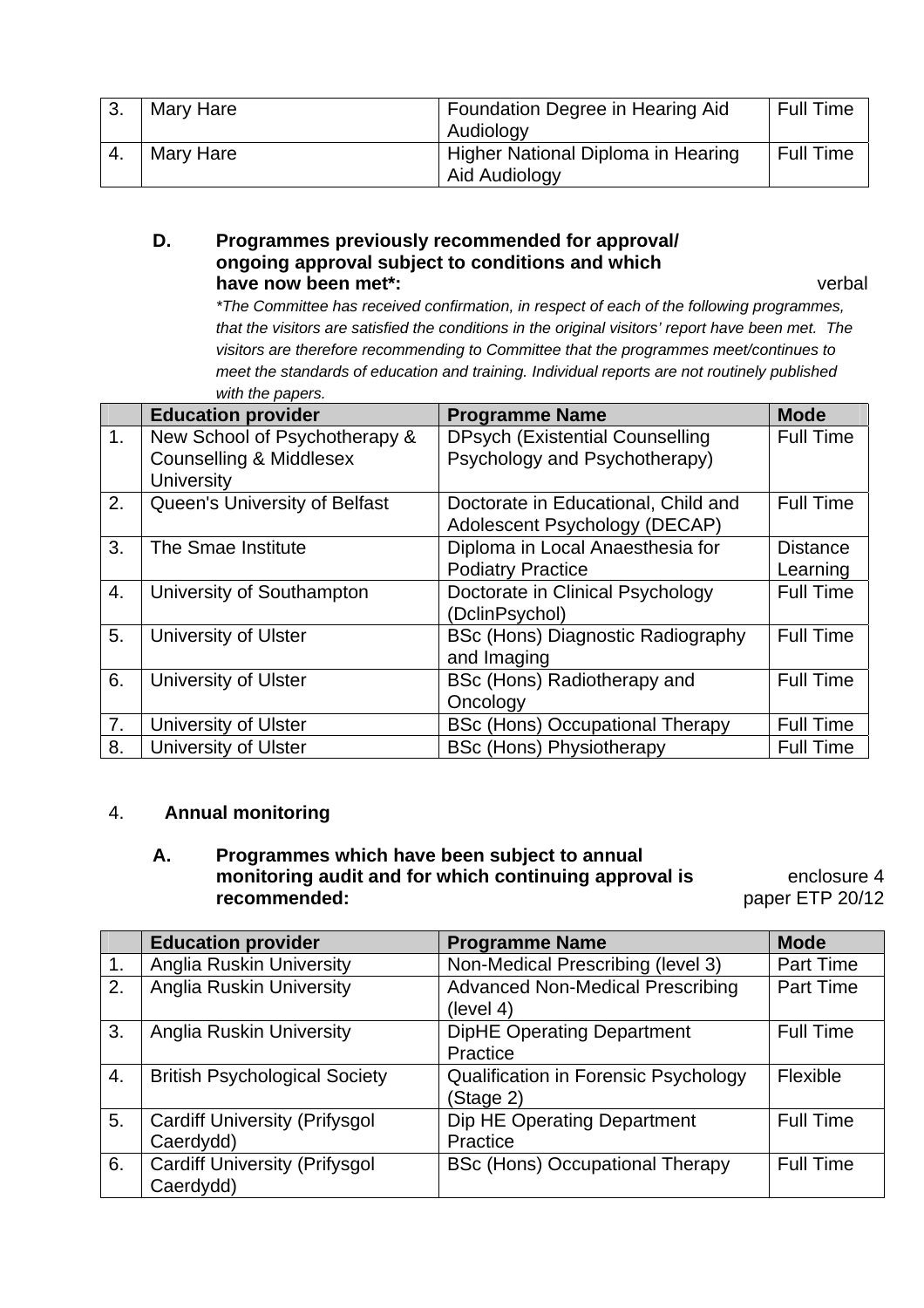| 7.  | <b>Cardiff University (Prifysgol</b><br>Caerdydd) | <b>BSc (Hons) Occupational Therapy</b>                    | Part Time        |
|-----|---------------------------------------------------|-----------------------------------------------------------|------------------|
| 8.  | <b>Cardiff University (Prifysgol</b>              | BSc (Hons) Radiotherapy and                               | <b>Full Time</b> |
|     | Caerdydd)                                         | Oncology                                                  |                  |
| 9.  | <b>Cardiff University (Prifysgol</b>              | <b>BSc (Hons) Diagnostic Radiography</b>                  | Full Time        |
|     | Caerdydd)                                         | and Imaging                                               |                  |
| 10. | <b>City University</b>                            | Professional Doctorate in Counselling                     | <b>Full Time</b> |
|     |                                                   | Psychology                                                |                  |
| 11. | <b>City University</b>                            | Independent/Supplementary<br>Prescribing                  | Part Time        |
| 12. | <b>Edge Hill University</b>                       | <b>BSc (Hons) Operating Department</b><br>Practice        | <b>Full Time</b> |
| 13. | <b>Edge Hill University</b>                       | Dip HE Operating Department                               | <b>Full Time</b> |
|     |                                                   | Practice                                                  |                  |
| 14. | <b>Edge Hill University</b>                       | <b>Non-Medical Prescribing</b>                            | Part Time        |
| 15. | <b>Edge Hill University</b>                       | Diploma of Higher Education                               | <b>Full Time</b> |
|     |                                                   | <b>Paramedic Practice</b>                                 |                  |
| 16. | <b>Edinburgh Napier University</b>                | Independent and Supplementary                             | Part Time        |
|     |                                                   | Prescribing for Nurses, Midwives and                      |                  |
|     |                                                   | <b>Allied Health Professionals</b>                        |                  |
| 17. | <b>Glasgow Caledonian University</b>              | BSc (Hons) in Occupational Therapy                        | <b>Full Time</b> |
|     |                                                   | (Ageing and Well-being)                                   |                  |
| 18. | <b>Glasgow Caledonian University</b>              | <b>BSc (Hons) in Occupational Therapy</b>                 | <b>Full Time</b> |
|     |                                                   | (Psychosocial Interventions)                              |                  |
| 19. | <b>Glasgow Caledonian University</b>              | BSc (Hons) in Occupational Therapy                        | <b>Full Time</b> |
|     |                                                   | (Work Practice)                                           |                  |
| 20. | <b>Glasgow Caledonian University</b>              | <b>BSc (Hons) Occupational Therapy</b>                    | <b>Full Time</b> |
| 21. | <b>Glasgow Caledonian University</b>              | <b>BSc (Hons) Occupational Therapy</b><br>with Psychology | <b>Full Time</b> |
| 22. | <b>Glasgow Caledonian University</b>              | <b>MSc Occupational Therapy (Pre-</b><br>registration)    | <b>Full Time</b> |
| 23. | Glasgow Caledonian University                     | <b>MSc Physiotherapy (Pre-registration)</b>               | Full Time        |
| 24. | <b>Glasgow Caledonian University</b>              | <b>BSc (Hons) Applied Biomedical</b>                      | <b>Full Time</b> |
|     |                                                   | Science                                                   |                  |
| 25. | <b>Glasgow Caledonian University</b>              | <b>MSc Dietetics</b>                                      | <b>Full Time</b> |
| 26. | <b>Glasgow Caledonian University</b>              | <b>MSc Dietetics</b>                                      | Part Time        |
| 27. | <b>Glasgow Caledonian University</b>              | Pg Dip Dietetics (Pre-Registration)                       | <b>Full Time</b> |
| 28. | <b>Glasgow Caledonian University</b>              | <b>DipHE Operating Department</b><br>Practice             | <b>Full Time</b> |
| 29. | <b>Glasgow Caledonian University</b>              | <b>BSc (Hons) Podiatry</b>                                | <b>Full Time</b> |
| 30. | <b>Glasgow Caledonian University</b>              | Non-Medical Prescribing (SCQF                             | <b>Part Time</b> |
|     |                                                   | Level 9)                                                  |                  |
| 31. | <b>Glasgow Caledonian University</b>              | Non-Medical Prescribing (SCQF                             | Part Time        |
|     |                                                   | Level 10)                                                 |                  |
| 32. | <b>Glasgow Caledonian University</b>              | Non-Medical Prescribing (SCQF                             | Part Time        |
|     |                                                   | Level 11)                                                 |                  |
| 33. | <b>Glyndwr University</b>                         | <b>BSc (Hons) Occupational Therapy</b>                    | Part Time        |
| 34. | <b>Keele University</b>                           | <b>BSc (Hons) Physiotherapy</b>                           | <b>Full Time</b> |
| 35. | <b>Queen Margaret University</b>                  | <b>BSc (Hons) Diagnostic Radiography</b>                  | <b>Full Time</b> |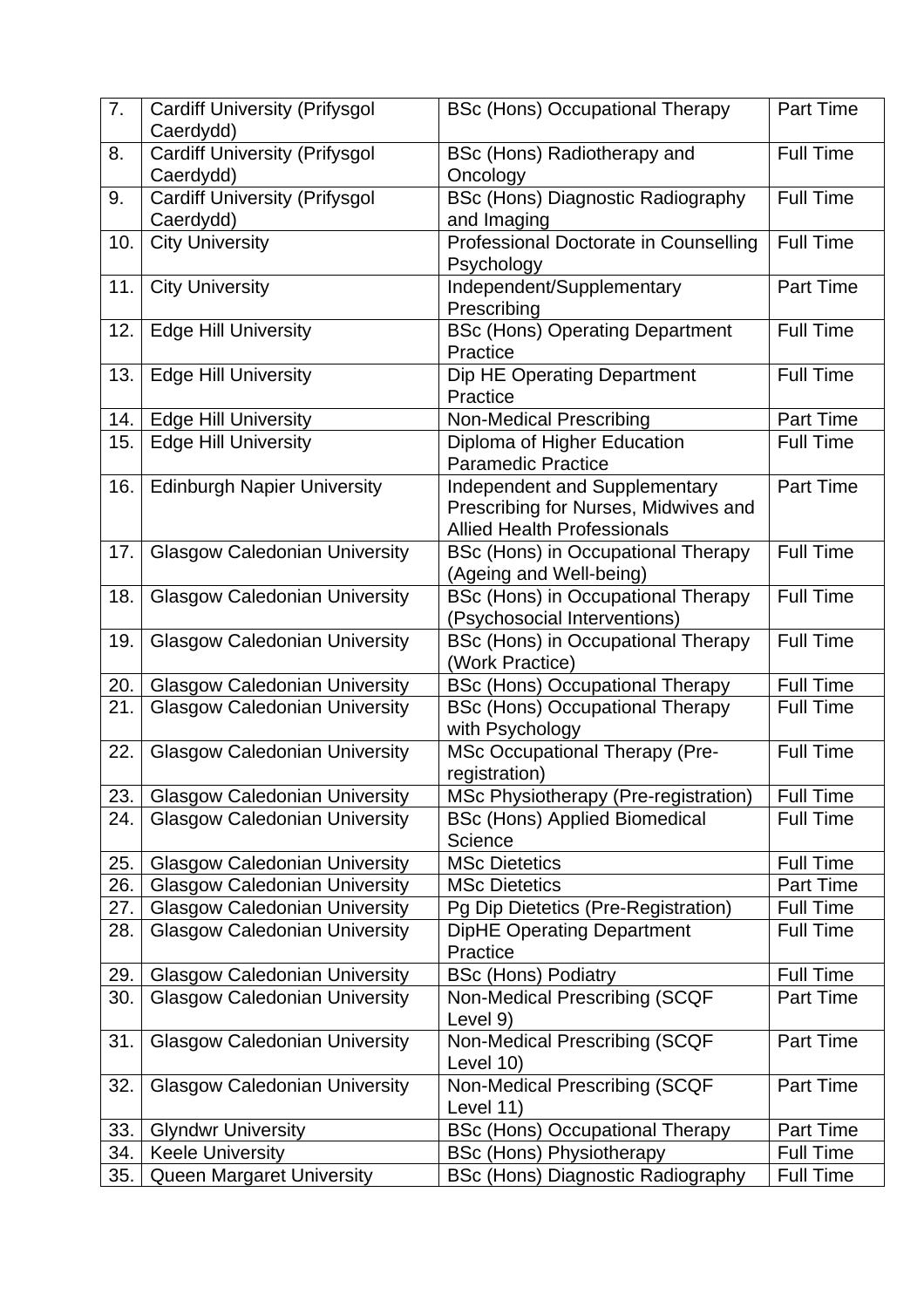| 36.        | Queen Margaret University                                       | <b>MSc Occupational Therapy (Pre-</b>                                 | <b>Full Time</b> |
|------------|-----------------------------------------------------------------|-----------------------------------------------------------------------|------------------|
|            |                                                                 | registration)                                                         | <b>Full Time</b> |
| 37.<br>38. | Queen Margaret University<br><b>Sheffield Hallam University</b> | Pg Dip Occupational Therapy<br><b>BSc (Hons) Occupational Therapy</b> | <b>Full Time</b> |
| 39.        | <b>Sheffield Hallam University</b>                              | Diploma of Higher Education                                           | <b>Full Time</b> |
|            |                                                                 | <b>Operating Department Practice</b>                                  |                  |
| 40.        | <b>Sheffield Hallam University</b>                              | <b>BSc (Hons) Physiotherapy</b>                                       | <b>Full Time</b> |
| 41.        | <b>Sheffield Hallam University</b>                              | <b>BSc (Hons) Diagnostic Radiography</b>                              | <b>Full Time</b> |
| 42.        | <b>Teesside University</b>                                      | <b>DipHE Operating Department</b>                                     | <b>Full Time</b> |
|            |                                                                 | Practice                                                              |                  |
| 43.        | <b>Teesside University</b>                                      | <b>BSc (Hons) Occupational Therapy</b>                                | <b>Full Time</b> |
| 44.        | <b>Teesside University</b>                                      | <b>MSc Occupational Therapy (Pre-</b>                                 | <b>Full Time</b> |
|            |                                                                 | registration)                                                         |                  |
| 45.        | <b>Teesside University</b>                                      | Pg Dip Occupational Therapy (Pre-                                     | <b>Full Time</b> |
|            |                                                                 | registration)                                                         |                  |
| 46.        | <b>Teesside University</b>                                      | <b>BSc (Hons) Physiotherapy</b>                                       | Full Time        |
| 47.        | <b>Teesside University</b>                                      | <b>BSc (Hons) Diagnostic Radiography</b>                              | <b>Full Time</b> |
| 48.        | <b>Teesside University</b>                                      | MSc Diagnostic Radiography (Pre-                                      | <b>Full Time</b> |
|            |                                                                 | registration)                                                         |                  |
| 49.        | <b>Teesside University</b>                                      | Pg Dip Diagnostic Radiography (Pre-                                   | <b>Full Time</b> |
|            |                                                                 | registration)                                                         |                  |
| 50.        | <b>Teesside University</b>                                      | <b>Foundation Degree Paramedic</b>                                    | <b>Full Time</b> |
|            |                                                                 | Science                                                               | Part Time        |
| 51.<br>52. | The University of Bolton<br>The University of Bolton            | Non-Medical Prescribing (HE6)<br>Non-Medical Prescribing (HE7)        | <b>Part Time</b> |
| 53.        | The University of Northampton                                   | <b>BSc (Hons) Occupational Therapy</b>                                | <b>Full Time</b> |
| 54.        | The University of Northampton                                   | <b>BSc (Hons) Occupational Therapy</b>                                | Part Time        |
| 55.        | University of Dundee                                            | Non-Medical Prescribing (SCQF 11)                                     | <b>Part Time</b> |
| 56.        | University of Dundee                                            | Non-Medical Prescribing (SCQF 9)                                      | <b>Part Time</b> |
| 57.        | <b>University of Essex</b>                                      | <b>BSc (Hons) Occupational Therapy</b>                                | <b>Full Time</b> |
|            |                                                                 |                                                                       | Accelerated      |
| 58.        | <b>University of Essex</b>                                      | <b>BSc (Hons) Occupational Therapy</b>                                | Part Time        |
| 59.        | <b>University of Essex</b>                                      | <b>BSc (Hons) Physiotherapy</b>                                       | <b>Part Time</b> |
| 60.        | University of Essex                                             | MSc Physiotherapy (pre registration)                                  | <b>Full Time</b> |
| 61.        | <b>University of Essex</b>                                      | MSc Speech and Language Therapy                                       | Full Time        |
|            |                                                                 | (pre registration)                                                    | Accelerated      |
| 62.        | University of Strathclyde                                       | BSc (Hons) Speech and Language                                        | <b>Full Time</b> |
|            |                                                                 | Pathology                                                             |                  |
| 63.        | <b>University of Ulster</b>                                     | Postgraduate Certificate in                                           | Part Time        |
|            |                                                                 | <b>Prescribing for Allied Health</b>                                  |                  |
|            |                                                                 | Professionals                                                         |                  |
| 64.        | <b>University of Ulster</b>                                     | BSc (Hons) Biomedical Science with                                    | <b>Full Time</b> |
|            |                                                                 | DPP (Pathology)                                                       |                  |
| 65.        | University of Westminster                                       | <b>BSc (Hons) Applied Biomedical</b>                                  | Part Time        |
|            |                                                                 | <b>Sciences</b>                                                       |                  |
| 66.        | University of Wolverhampton                                     | <b>BSc (Hons) Applied Biomedical</b>                                  | <b>Full Time</b> |
|            |                                                                 | Science                                                               |                  |

## **B.** Programmes which have been subject to annual monitoring mone.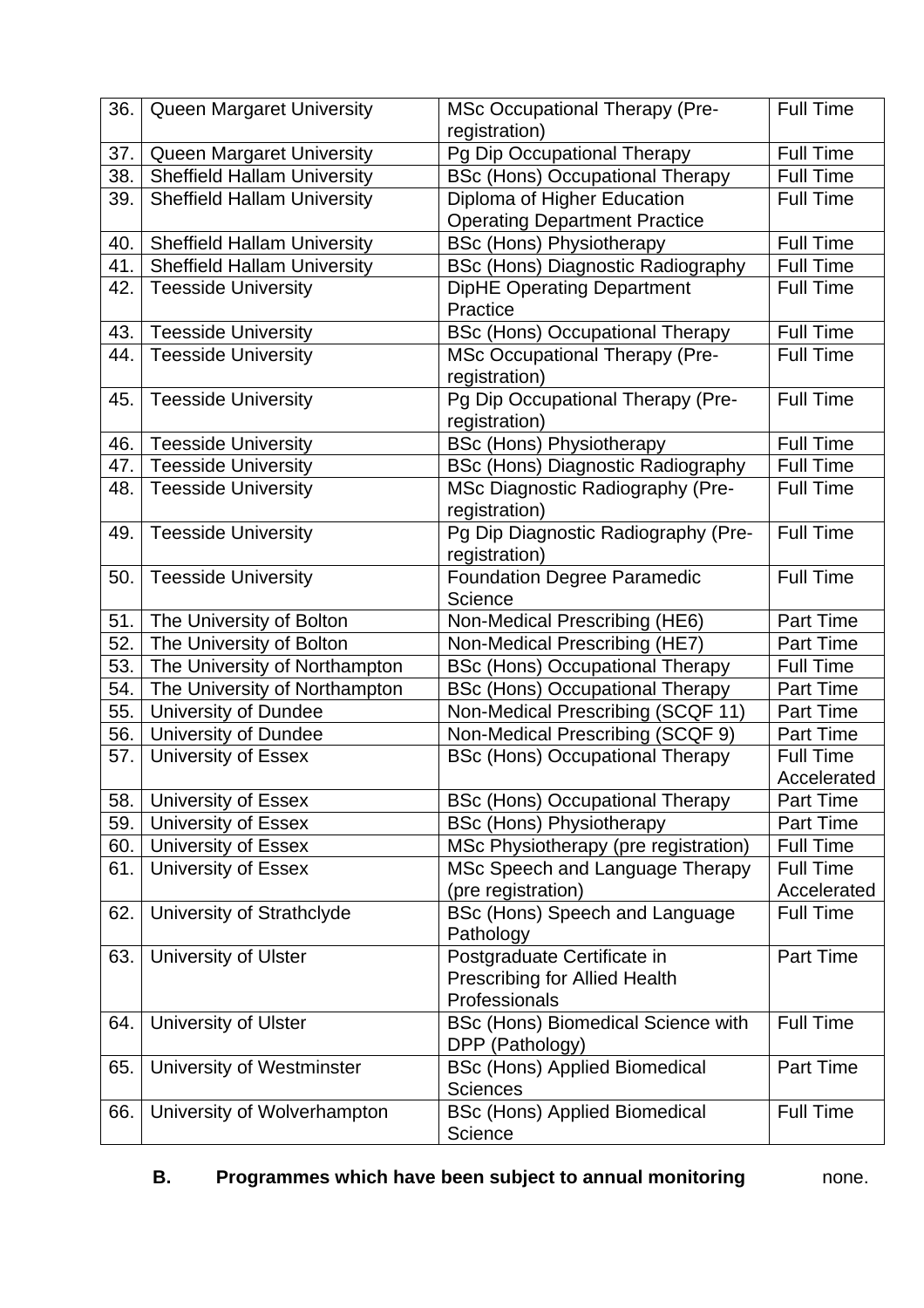### **audit and for which an approval visit is recommended:**

#### **C. Programmes for which annual monitoring declarations have been received\* and for which the Panel is asked to confirm continuing approval:** verbal

 *\*The Committee has received signed annual monitoring declarations in respect of the following programmes. Individual declarations are not routinely published with the papers.* 

|    | <b>Education provider</b> | <b>Programme Name</b>                   | <b>Mode</b>      |
|----|---------------------------|-----------------------------------------|------------------|
|    | University of Chester     | <b>MA Art Therapy</b>                   | <b>Full Time</b> |
| 2. | University of Chester     | <b>MA Art Therapy</b>                   | Part Time        |
| 3. | University of Manchester  | <b>Educational and Child Psychology</b> | <b>Full Time</b> |
|    |                           | (D.Ed.Ch.Psychol)                       |                  |
| 4. | University of Bradford    | <b>BSc (Hons) Applied Biomedical</b>    | Part Time        |
|    |                           | Science                                 |                  |
| 5. | University of Bradford    | <b>BSc (Hons) Applied Biomedical</b>    | <b>Full Time</b> |
|    |                           | Science                                 |                  |

- **D. New profession programmes which have been subject to an audit and for which the approval visit planned for the academic year 2012/13 is recommended:** none.
- **E. New profession programmes which have been subject to an audit and for which an approval visit is recommended before and to replace the currently planned visit in the academic year 2012/13:** none.
- 5**. Major changes** 
	- **A. Programmes which have been subject to major change and for which continuing approval is recommended:**  enclosure 5 paper ETP 21/12

|    | <b>Education provider</b>            | <b>Programme Name</b>                     | <b>Mode</b>      |
|----|--------------------------------------|-------------------------------------------|------------------|
| 1. | <b>Anglia Ruskin University</b>      | Non-Medical Prescribing (level 3)         | Part Time        |
| 2. | <b>Anglia Ruskin University</b>      | <b>Advanced Non-Medical Prescribing</b>   | <b>Part Time</b> |
|    |                                      | (level 4)                                 |                  |
| 3. | <b>Canterbury Christ Church</b>      | BSc (Hons) Diagnostic Radiography         | <b>Full Time</b> |
|    | University                           |                                           |                  |
| 4. | <b>Canterbury Christ Church</b>      | <b>DipHE Operating Department</b>         | <b>Full Time</b> |
|    | <b>University</b>                    | Practice                                  |                  |
| 5. | <b>Canterbury Christ Church</b>      | <b>BSc (Hons) Operating Department</b>    | <b>Full Time</b> |
|    | University                           | Practice                                  |                  |
| 6. | <b>Cardiff University (Prifysgol</b> | Postgraduate Certificate in Non-          | Part Time        |
|    | Caerdydd)                            | <b>Medical Prescribing</b>                |                  |
| 7. | <b>Glasgow Caledonian University</b> | <b>BSc (Hons) in Occupational Therapy</b> | <b>Full Time</b> |
|    |                                      | (Ageing and Well-being)                   |                  |
| 8. | <b>Glasgow Caledonian University</b> | BSc (Hons) in Occupational Therapy        | Full Time        |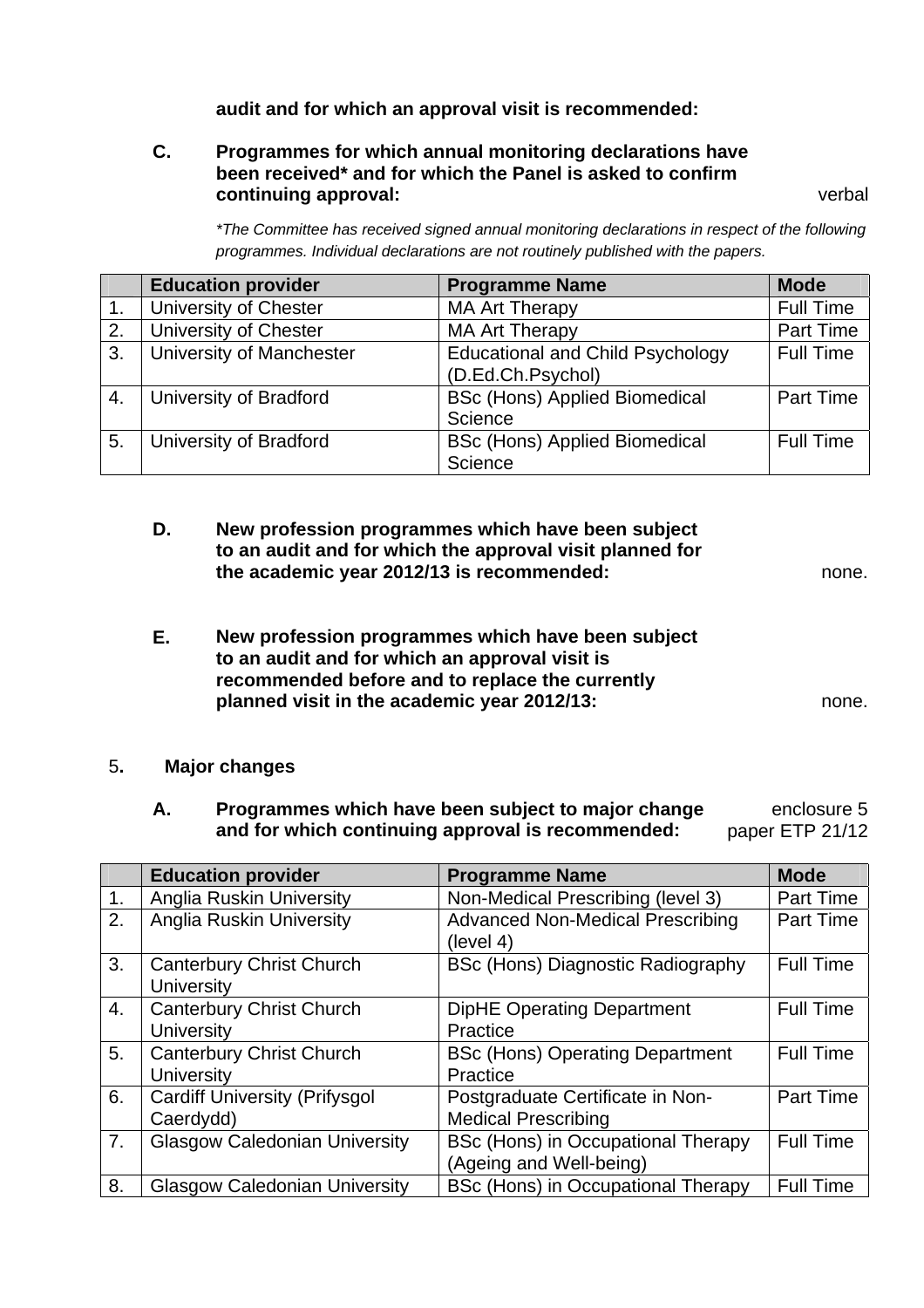|     |                                              | (Psychosocial Interventions)                                         |                  |
|-----|----------------------------------------------|----------------------------------------------------------------------|------------------|
| 9.  | <b>Glasgow Caledonian University</b>         | <b>BSc (Hons) in Occupational Therapy</b><br>(Work Practice)         | Full Time        |
| 10. | <b>Glasgow Caledonian University</b>         | <b>MSc Occupational Therapy (Pre-</b><br>registration)               | <b>Full Time</b> |
| 11. | <b>Glasgow Caledonian University</b>         | <b>BSc (Hons) Occupational Therapy</b>                               | Full Time        |
| 12. | <b>Glasgow Caledonian University</b>         | <b>BSc (Hons) in Occupational Therapy</b><br>(Ageing and Well-being) | <b>Full Time</b> |
| 13. | <b>Glasgow Caledonian University</b>         | BSc (Hons) in Occupational Therapy<br>(Psychosocial Interventions)   | <b>Full Time</b> |
| 14. | <b>Glasgow Caledonian University</b>         | BSc (Hons) in Occupational Therapy<br>(Work Practice)                | <b>Full Time</b> |
| 15. | <b>Glasgow Caledonian University</b>         | BSc (Hons) Radiotherapy and<br>Oncology                              | <b>Full Time</b> |
| 16. | <b>Glasgow Caledonian University</b>         | BSc (Hons) Diagnostic Imaging                                        | <b>Full Time</b> |
| 17. | <b>Glasgow Caledonian University</b>         | <b>BSc (Hons) Occupational Therapy</b>                               | <b>Full Time</b> |
| 18. | <b>Glasgow Caledonian University</b>         | <b>BSc (Hons) Podiatry</b>                                           | <b>Full Time</b> |
| 19. | <b>Glasgow Caledonian University</b>         | <b>BSc (Hons) Physiotherapy</b>                                      | <b>Full Time</b> |
| 20. | <b>Glasgow Caledonian University</b>         | MSc Physiotherapy (Pre-registration)                                 | <b>Full Time</b> |
| 21. | <b>Glasgow Caledonian University</b>         | <b>MSc Occupational Therapy (Pre-</b><br>registration)               | <b>Full Time</b> |
| 22. | Manchester Metropolitan<br><b>University</b> | MSc Physiotherapy (Pre-registration)                                 | <b>Full Time</b> |
| 23. | <b>Sheffield Hallam University</b>           | <b>BSc (Hons) Diagnostic Radiography</b>                             | <b>Full Time</b> |
| 24. | <b>Sheffield Hallam University</b>           | BSc (Hons) Radiotherapy and<br>Oncology                              | <b>Full Time</b> |
| 25. | University of Derby                          | <b>MSc Occupational Therapy</b>                                      | <b>Full Time</b> |
| 26. | University of Derby                          | <b>BSc (Hons) Diagnostic Radiography</b>                             | <b>Full Time</b> |
| 27. | University of Derby                          | <b>BSc (Hons) Occupational Therapy</b>                               | <b>Full Time</b> |
| 28. | University of Derby                          | <b>BSc (Hons) Occupational Therapy</b>                               | Part Time        |
| 29. | University of Derby                          | <b>MA Art Therapy</b>                                                | <b>Full Time</b> |
| 30. | University of Derby                          | MA Dramatherapy                                                      | <b>Full Time</b> |
| 31. | University of East Anglia                    | <b>DipHE Operating Department</b><br>Practice                        | <b>Full Time</b> |
| 32. | University of Portsmouth                     | Dip HE Operating Department<br>Practice                              | Full Time        |

### **B. Programmes which have been subject to major change and for which an approval visit is recommended:**

enclosure 6 paper ETP 22/12

| <b>Education provider</b> | <b>Programme Name</b>       | <b>Mode</b> |
|---------------------------|-----------------------------|-------------|
| <b>Bangor University</b>  | Pg Dip Occupational Therapy | Full Time   |
|                           |                             | Accel.      |

### **C. New profession programmes which have been subject to major change and for which the approval visit planned for the academic year 2012/13 is** none.